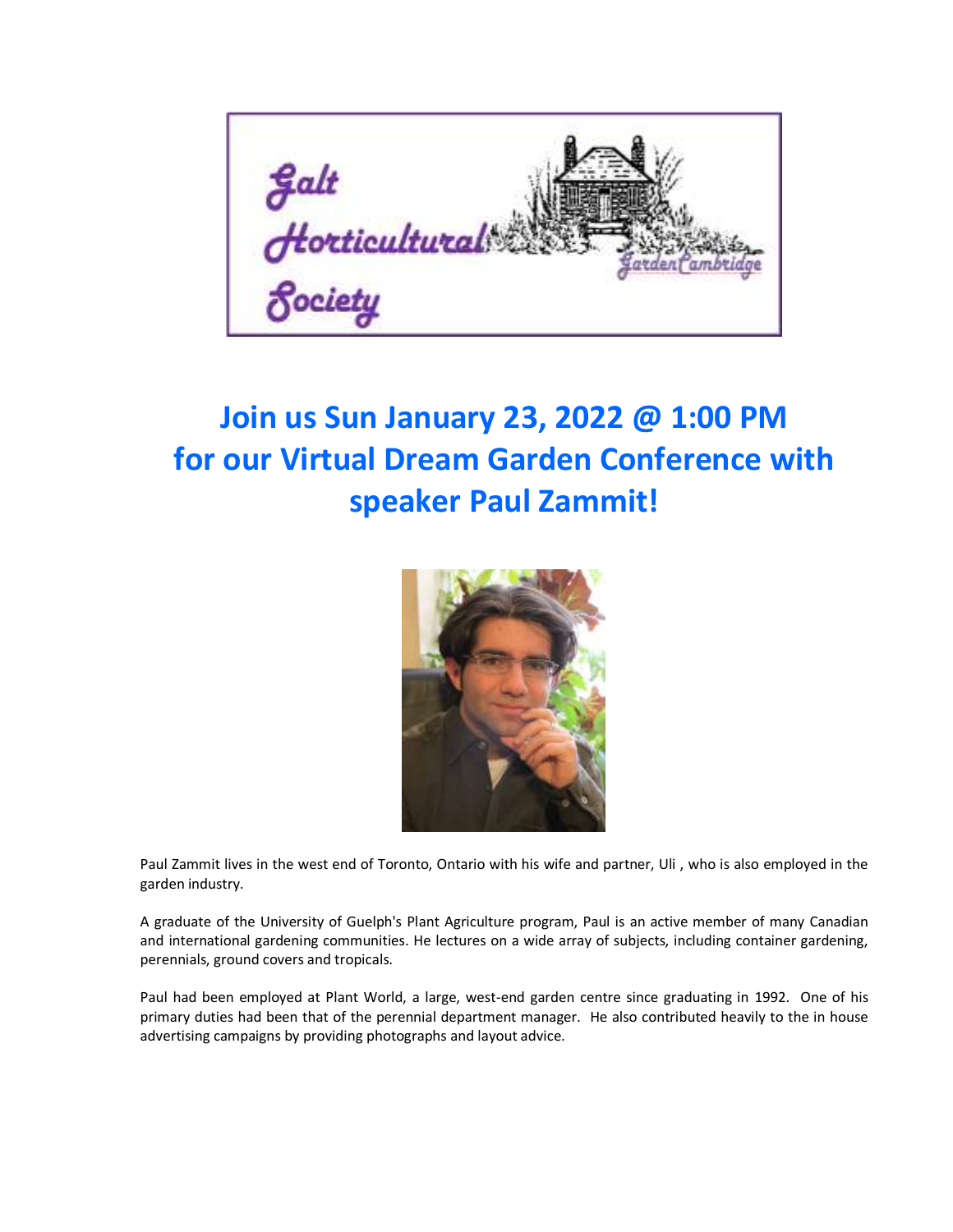A popular and engaging speaker, Paul has given presentations at many garden clubs and large garden shows such as the Canadian National Exhibition, Success With Gardening and Canada Blooms, and other horticultural trade shows in both Canada and the United States.

**Paul will be speaking to us about: Annuals and Perennials…growing and maintaining of each.**

**Topic: GHS Dream Garden Conference Time: Jan 22, 2022 01:00 PM Eastern Time (US and Canada)**

#### **Members will receive an email with the Zoom Link and login details soon.**

### **And The Winner Is…GHS Dec Photo Contest!**

Congratulations to **Maggie McGuire** as the winner of our December Photo Contest! Maggie submitted photo #5.



Thanks to all of our members who participated in our November contest.

**Don't forget to send in your photos for our GHS January Photo Contest.**



The snow has settled in and everywhere we see nature covered in a white blanket. Local wildlife (or pets) are leaving their tell-tale signs of having been in our backyards or wooded areas. Share your photos by sending them in with **"January Photo Contest – Animal Tracks"** in the subject line to [lynne@galthort.com](mailto:lynne@galthort.com) **by January 15th @ 6pm.**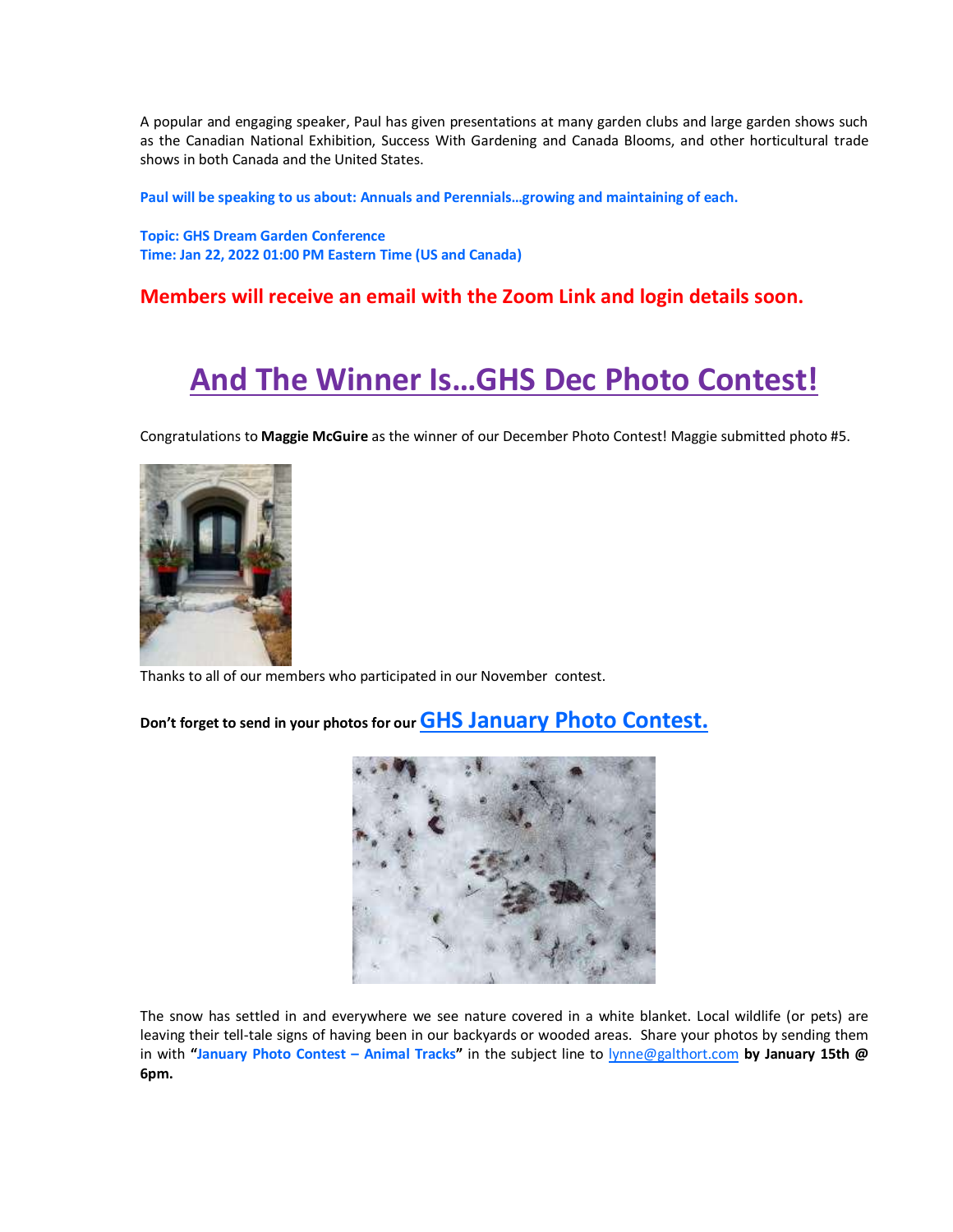The list of photos will be sent out and voting will take place between Jan 16 th – 21th. **The winner will be announced at our January Virtual Dream Garden Conference January 23rd** .

# **GHS January Online Auction**

Our online auctions will resume this month. **Join our Facebook group to view what items we have up for grabs and place your bids!**

**<https://www.facebook.com/groups/galthort>**

# **GHS Membership Talent Showcase**

So many of our members have many different talents. **The GHS would like to showcase our membership talents!** These include anything from sewing, needlework, painting, woodworking, knitting, pottery, photographing, quilting, crocheting, flowering pressing, crafting, baking, canning/preserves, art, sculpting…and so many more talents. Send in your photos to **Lynne** at **[gardencambridgeghs@rogers.com](mailto:gardencambridgeghs@rogers.com)** with a bit of a blurb about what you love to do! We will include your submissions into our monthly newsletters.

### **For Your Interest…**



**Here are some links to interesting articles, webinars and activities…**



Our Mission

**Bee City Canada**'s mission is to inspire cities, towns, First Nations, schools, businesses and other organizations to take action to protect pollinators.

How do we do this?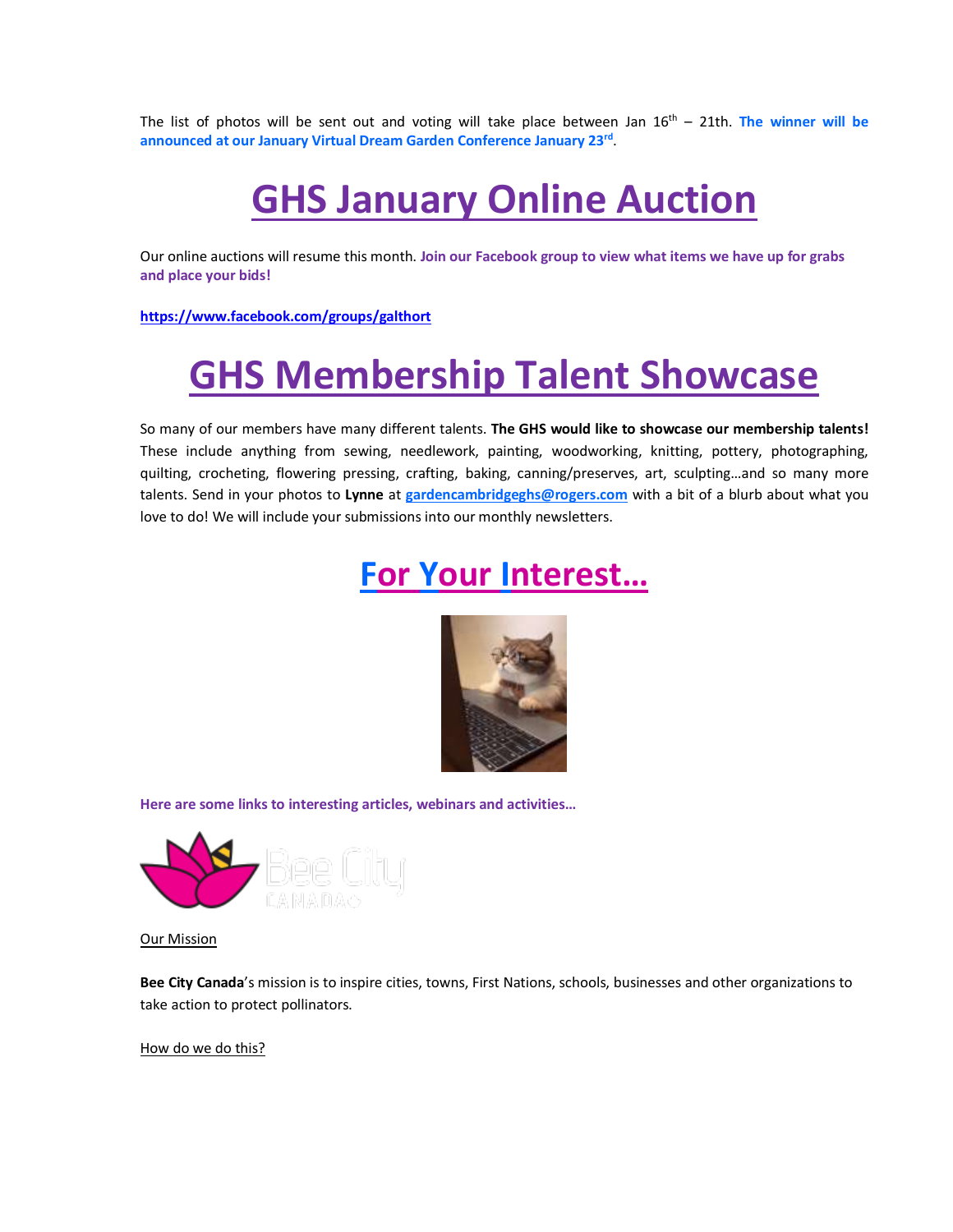We offer programs which recognize communities and organizations that are taking steps or are committed to future initiatives to help pollinators.

A school or a First Nation that is engaged in such activities can apply to be designated as a Bee School or Bee City. These programs are free. Similarly, cities, campuses, businesses and other organizations can apply for a Bee City designation through the Bee City, Bee City Campus and Bee City Partner programs. An annual fee applies. All program participants must commit to:

\*Creating, maintaining and/or improving pollinator habitat.

\*Educating their community, employees and/or customers about the importance of pollinators.

\*Celebrating pollinators during National Pollinator Week or at other times.

Visit our City, School, Campus or Partner program pages for more information.

BEE part of the movement

Make a difference. Volunteer with us! We are grateful for the help of our volunteers and welcome anyone to become a Bee City Ambassador. Please email info@beecitycanada.org for more information on how to get involved.

<https://beecitycanada.org/>

**Designing With Native Plants** <https://nativegardendesigns.wildones.org/>

#### **Jumping Worms Confirmed To Be In Ontario**

[https://www.cleannorth.org/2021/10/06/pheretimoid-jumping-worms-confirmed-to-be-in-ontario-can-destroy](https://www.cleannorth.org/2021/10/06/pheretimoid-jumping-worms-confirmed-to-be-in-ontario-can-destroy-topsoil/)[topsoil/](https://www.cleannorth.org/2021/10/06/pheretimoid-jumping-worms-confirmed-to-be-in-ontario-can-destroy-topsoil/)



# **Brantford Master Gardeners Tips From The Watering Can**

Join our Brantford Master Gardeners. We are experienced gardeners who started out as Master Gardeners in Training and had the opportunity to study horticulture through Guelph University courses and once we received our MG status continued to upgrade our skills through technical training. Our ongoing mandate is to provide horticultural advice to the general public through garden tours, community events, on-line and talks. We would love to have you join our group. Contact Nancy Lee - Colibaba.

**Bunchberry Dogwood, Canadian Bunchberry - Cornus canadensis L.**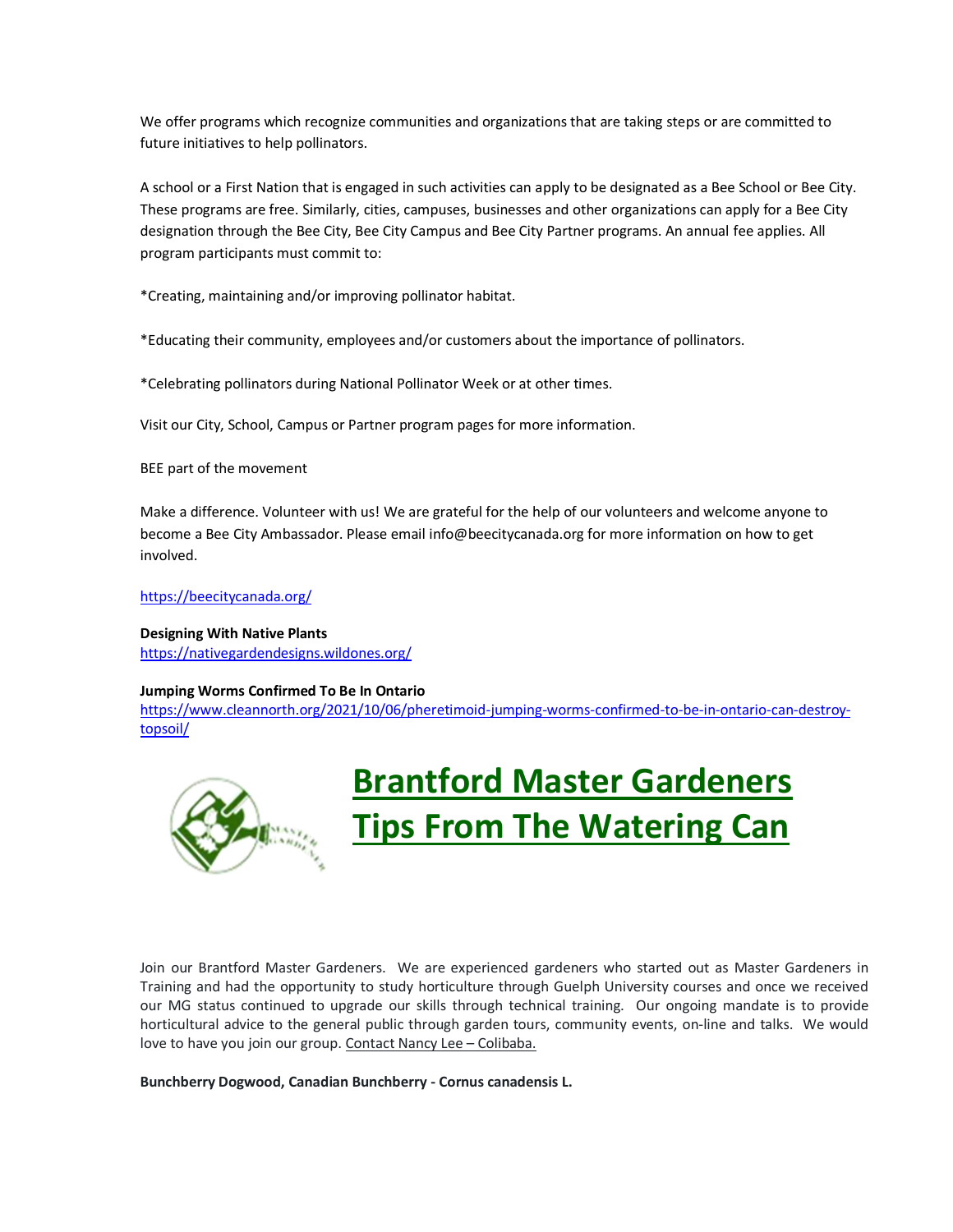

Native plants are a great choice for your garden. Not only are they adapted to our environment of climate, soil and water, they are also not bothered by pests that often are a concern with many "introduced" plants. One native plant that is worth mentioning is the Bunchberry (Cornus canadensis).

As Master Gardeners, we are often asked for suggestions for ground covers for shade. The Bunchberry is a great solution as long as a few considerations are made. The Bunchberry can grow approximately 20 cm. Dark green leaves grow in whorls and turn red in fall. During the late spring and summer the flowers are composed of four, white bracts will reach 3 cm across, giving a showy display. Once flowering is finished scarlet berry clusters form.

Now that you have a description of their appearance, they do require specific conditions for proper growth. They love shade, so ideal for woodland gardens but they also need moist soil that is slightly acidic. The soil doesn't have to be rich but well amended to prevent dry conditions. These plants are very hardy and grow well in zone 2 to 7. Bunchberry will spread via rhizomes. They are slow growing but are more impressive visually in a mass planting. Keep in mind that Bunchberry is not a "STEPABLES" groundcover, as they will not tolerate foot traffic.

They make a great addition to a shady garden or woodland garden since it does attract butterflies and deer and rabbits will leave it alone. When planning your garden for 2022, please consider native plants. You will be glad you did.

# **Membership Has Its Benefits!!**



**2022 Memberships are now available!**

The Galt Horticultural Society's membership is continuing to grow!

Encourage fellow gardeners, family and friends to become a part of a historical society.

Membership gives everyone the opportunity to make new friends, learn about horticulture/gardening and remain engaged with other gardeners.

**The cost is only \$15 (single) & \$25 (couple).**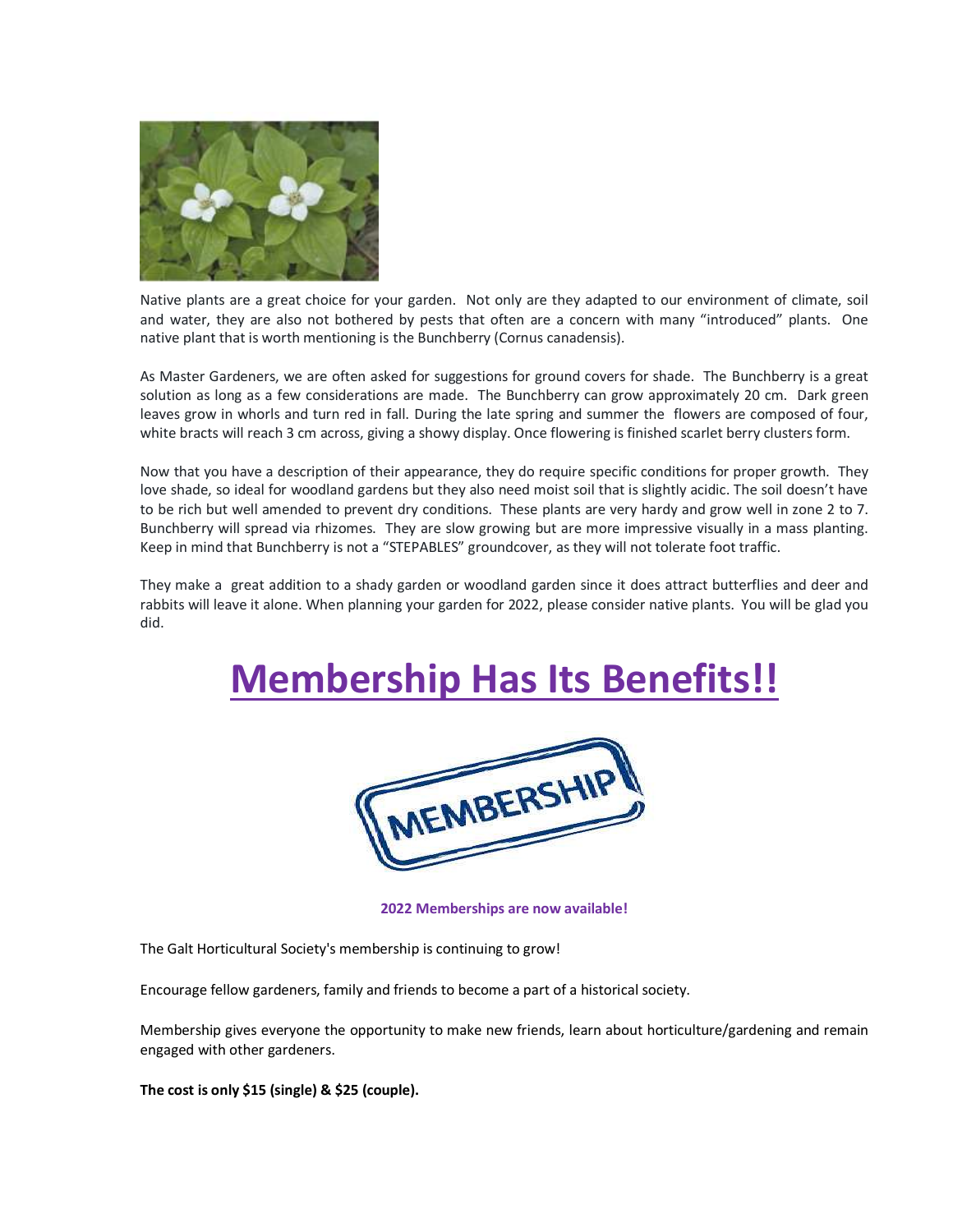**Please visit our website a[t www.galthort.com](http://www.galthort.com/) to join and like us on our FB page!**

**Click here to see the current list of retailers offering GHS members a discount on their purchases! <https://galthort.com/aboutmembership/>**

# **GHS Member Recipes**



#### **Cheesy Ham and Potato Casserole**

PREP TIME 20 minutes, COOK TIME 1 hour 5 minutes, TOTAL TIME 1 hour 25 minutes



This Ham and Potato Casserole is a delicious and very simple dinner! Ham and potatoes smothered in a homemade cheesy sauce! It makes a big meal and it's not expensive to make! **Ingredients** 

**Sauce** ▢3 tablespoons butter ▢3 ½ tablespoons flour ▢1 small onion ▢¾ cup milk ▢1 cup low sodium chicken broth ▢salt to taste ▢½ teaspoon pepper ▢1 cup sharp cheddar shredded **Other** ▢3 pounds potatoes peeled and diced ▢2 cups ham diced ▢2 cups frozen peas defrosted ▢1 cup sharp cheddar cheese or to taste

Instructions Preheat oven to 400°F.